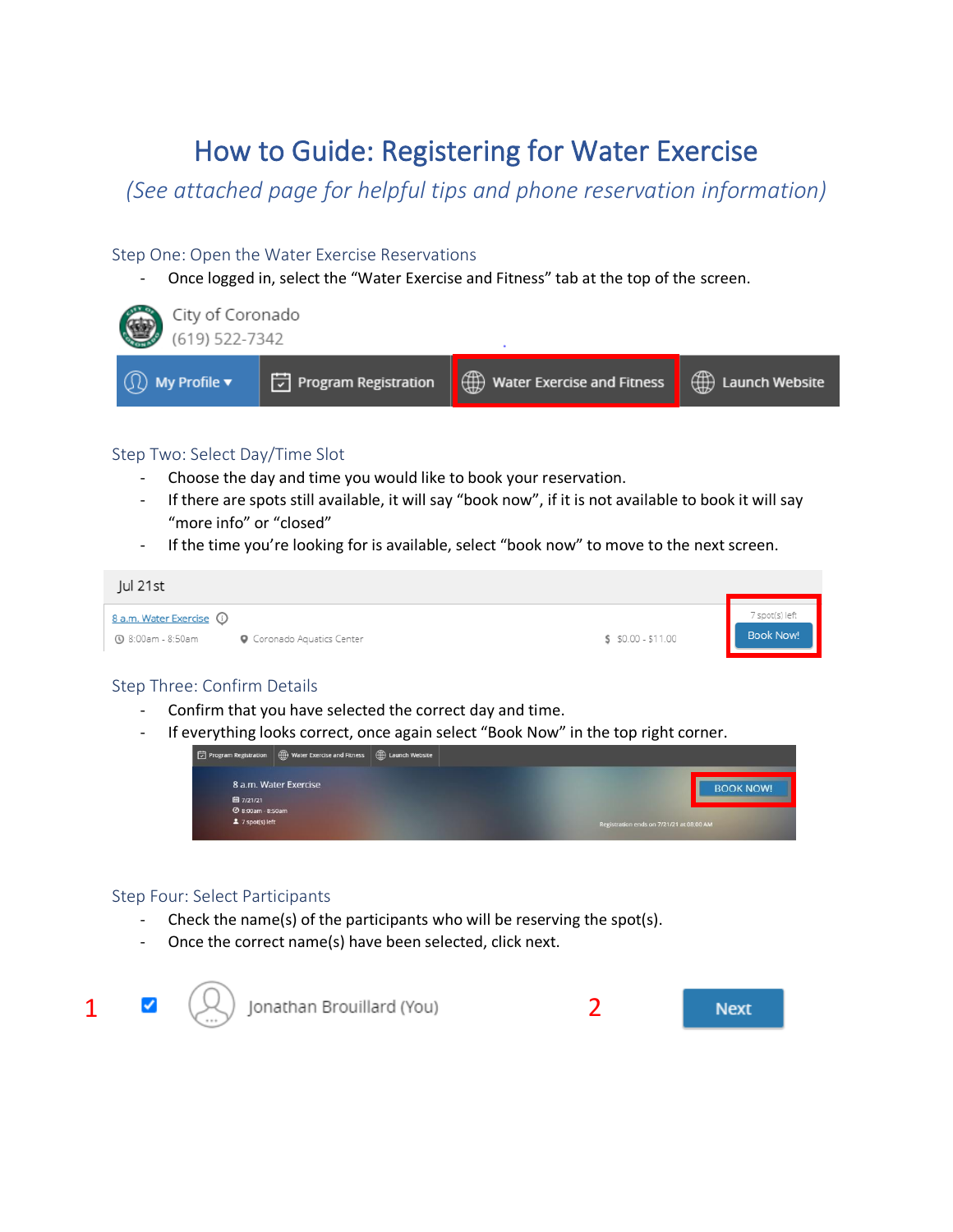#### Step Five: Complete Questionnaire

- Click "Next" in the bottom right corner after all questions have been answered and boxes have been checked.

#### Step Six: Confirm Fee

- If the participant already has a punch pass, the "free" option will be pre-selected and clicking "Next" will complete your reservation.
- If participant does not have a punch pass, the applicable drop-in rate will be pre-selected. Hit "Next", and you will be directed to the payment screen.

Jonathan Brouillard

| $\begin{bmatrix} \frac{1}{2} \\ \frac{1}{2} \\ \frac{1}{2} \end{bmatrix}$ | Select a FEE to pay |  |  |  |
|---------------------------------------------------------------------------|---------------------|--|--|--|
|---------------------------------------------------------------------------|---------------------|--|--|--|

| $\left( \quad \right)$ | Nonresident - Adult | \$11.00 | No Tax |
|------------------------|---------------------|---------|--------|
|                        | () Resident - Adult | \$5.00  | No Tax |
|                        | SB - Water Exercise | Free    | No Tax |

#### Step Seven: Complete Transaction

Total \$0.00

- Enter payment details.
- Please make sure to keep a copy of your receipt via email or a printed copy.
- Enjoy your Water Exercise class!

#### Step Eight (Optional): Punch Pass Purchase

If you don't have a punch pass for our Water Exercise classes and would like to purchase one, start by hovering over the "My Profile" tab in the top left corner, and select "Membership" from the dropdown menu that appears.



- From the options in the left-hand column, select "Water Exercise."
- Choose the membership you are interested in and click "Add to Cart" on the next screen.
- You will be redirected to the cart to enter payment details and complete your purchase.

| Name A                                 | Price |
|----------------------------------------|-------|
| Water Exercise - 30 Punch - NR - 55+   | \$88  |
| Water Exercise - 30 Punch - NR - Adult | \$110 |
| Water Exercise - 30 Punch - R - 55+    | \$60  |
| Water Exercise - 30 Punch - R - Adult  | \$80  |